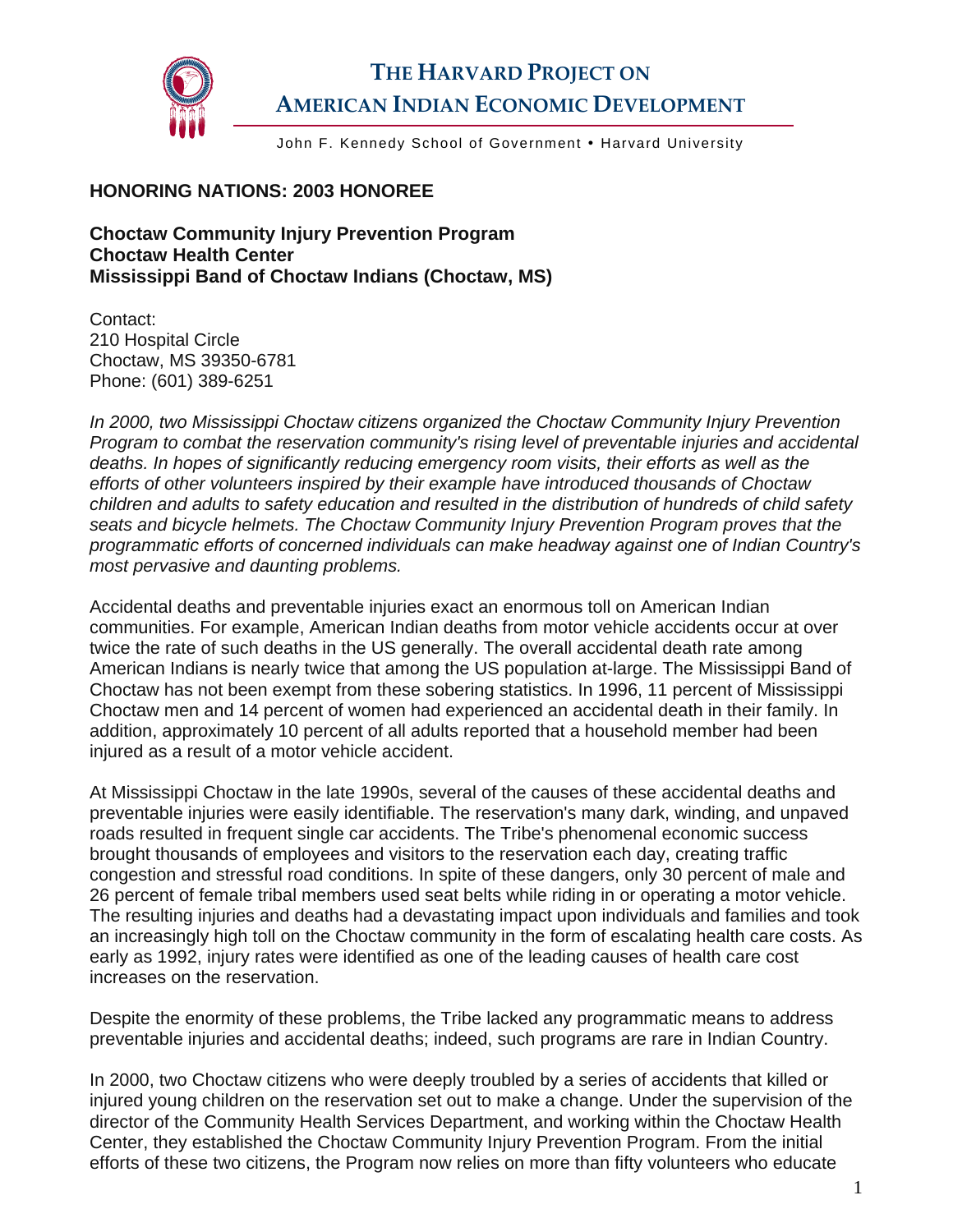parents, children, teachers, health providers, law enforcement officials, tribal leaders, and other individuals and organizations in injury and accidental death prevention. Volunteers host injury awareness and prevention activities within the seven Choctaw tribal schools for the benefit of children. At the same time, the Program works through Choctaw community groups, the Choctaw Newspaper, Choctaw Cable, and other public forums to reach the population at-large.

The Program pursues a number of clear objectives. It works to improve the use of seatbelts among Choctaw drivers and to secure adult participation in ensuring that all passengers wear seatbelts or are secured in appropriate child safety seats. The Program also seeks to reduce the DUI/DWI rates among tribal citizens and to enhance the enforcement of the Mississippi Department of Highway Safety and Passenger Restraint Laws on the reservation. As its successes in improving transportation safety have grown, the Program has expanded its focus to include bicycle safety, home safety, and poison control.

The Choctaw Community Injury Prevention Program has realized impressive and measurable successes. The Program has instructed over sixteen hundred Choctaw children up to age eighteen in safety awareness and injury prevention. It has distributed over two thousand toddler and infant safety seats to Choctaw and non-Indian parents across the state of Mississippi, and assisted other state programs in raising awareness. Utilizing funds from a grant, the Program has established the first and only designated safety seat Fitting Station in Mississippi. It has encouraged a year of "Click It or Ticket" checks to ensure the appropriate use of safety equipment. And, by the end of 2004, Program inspectors will have visited over two hundred homes of children fourteen and younger to install needed fire alarms, fire extinguishers, carbon monoxide alarms, door latches, outlet covers, and other safety devices.

These preventative measures are enhancing the safety of Choctaw citizens. Through the Program's public education, more Choctaw adults are now aware of the importance of using seat belts and child restraint seats in motor vehicles. Click It or Ticket inspections of 3,210 cars measured an increase in child seat belt and safety seat use from 63 to 78 percent over a ten month period. Emergency room statistics are equally impressive. Between 1998 and 2002, emergency room visits for preventable injuries dropped by more than 25 percent (from 4,106 to 3,012), while injuries resulting from motor vehicle accidents between 1999 and 2002 were cut in half (from 533 to 272).

These successes are particularly notable considering the Program's structure. The Program's extensive volunteer network stands in stark contrast to an earlier effort when, in 1992, the Choctaw Health Center's Community Health Services Department received an IHS Community Injury Prevention Program grant and staffed a small office to conduct all prevention activities. Prevention by nature, however, requires broad informational outreach that is impossible to achieve with limited funding and employee efforts alone. Thus, in 2000, it was the passionate investment of volunteers that reestablished the Choctaw Community Injury Prevention Program as an ongoing concern. Two dedicated citizens have inspired years of service from dozens of additional volunteers who work through various tribal and non-tribal entities. Not only does this volunteer commitment ensure the long-term sustainability of the Program, but it also serves as an inspiration throughout the Choctaw community which sees, first-hand, that volunteers can bring about widespread positive change.

The Choctaw Community Injury Prevention Program also convincingly demonstrates that concerned community members are among those best positioned to respond to community crises. The early volunteers' familiarity with the Choctaw community, combined with their ability to draw judiciously from non-Choctaw injury prevention programs, resulted in remarkably productive tribal-non-tribal partnerships. For example, the Program adapted the Mississippi SafeKids program to meet the Tribe's specific needs and quickly maximized Choctaw participation in the SafeKids model. This partnership enables the Mississippi Choctaw to leverage the resources,